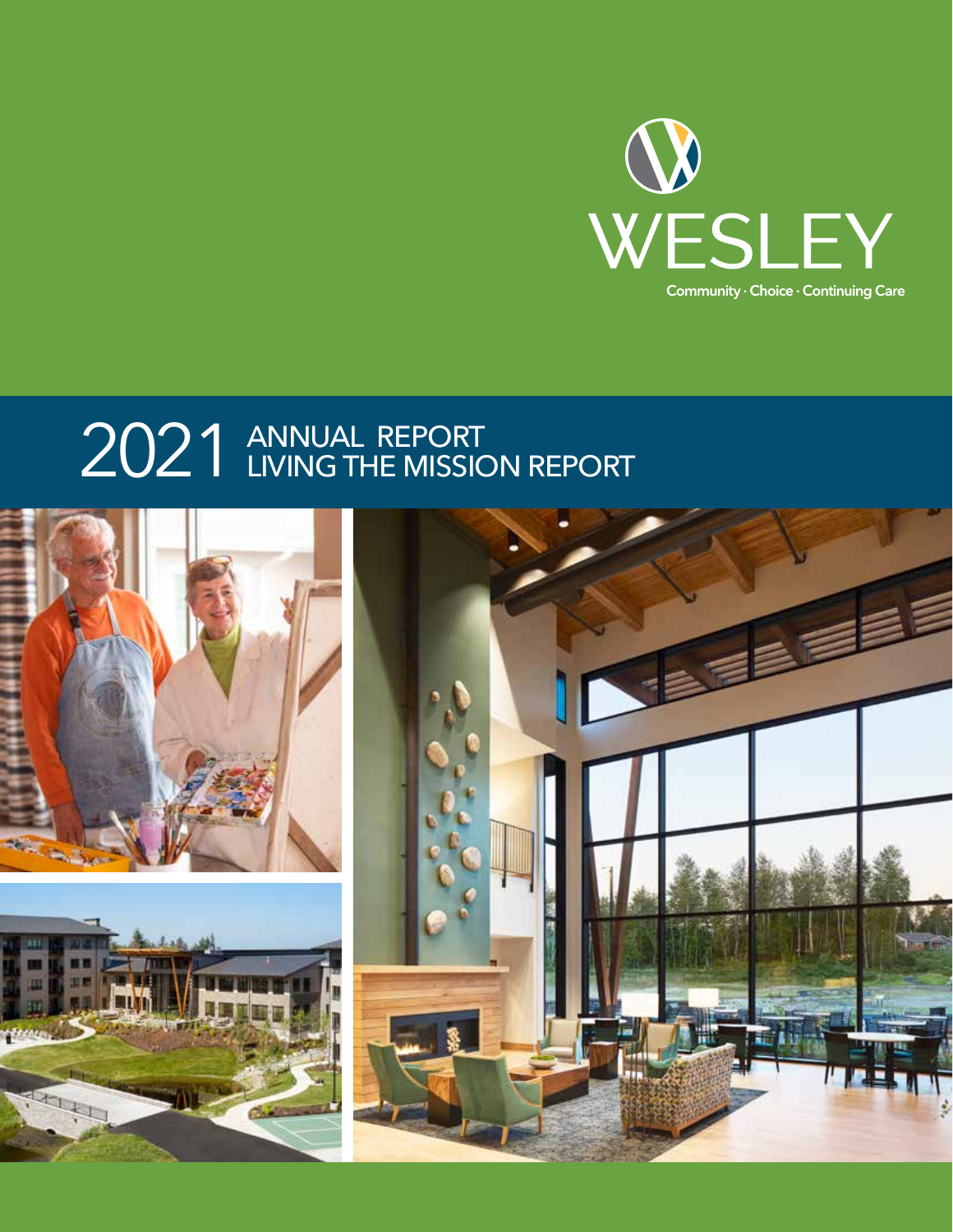#### **Board of Trustees**

Joe Harmon, *Chair*

Lynn Michaelis, *Vice Chair*

Tim Searing, *Treasurer*

Jeani Rottle, *Secretary*

Ross Deckman Jerry Flagel Bill Freitag John McGilliard Mike Ricketts Ed Rogel Steve Storms Jack Wimpress Monte Windsor

#### **Foundation Board of Directors**

Bill Freitag, *President* Brian Frederick, *Vice President* Brian Garrett, *Treasurer* Dick Jobst, *Secretary* David Brooke Suzie Burke Al Franzen Jeffrey Guite Nancy Osborn Brent Smith JoAnne Swanson

#### **Home Health Board of Directors**

Mike Ricketts, *President & Secretary* Dennis Magnuson, *Treasurer* Cheri Keiler Jill Poleskie Trishia Roberts Jude Verzosa, MD



## A message from Kevin Anderson & Joe Harmon

When we reflect back on the events of 2021, it would be easy for one to get discouraged and wonder when is this all going to end.

At Wesley, we have taken a different view of last year: a view of hope, encouragement, optimism and joyfulness. A vaccine for COVID-19 was given to over 98% of our residents by the end of April, and the majority of staff had received the vaccination by the end of August.

In June, we opened The Lodge at Wesley at Tehaleh. In October, we reached 100% occupancy in the new Gardens building at Wesley Des Moines and began site preparation for the last phase of construction which will include more independent living, Catered Living and memory care accommodations, plus a new rehabilitation and care center with 70 private suites and 1 semi-private suite. The pièce de résistance? A skywalk connecting The Terrace to The Gardens building.

We worked hard at expanding our Lean initiative, finding ways to standardize work flows while improving quality and reducing costs. Lean helped us make significant improvements to our Health & Home Care division, which not only improved our quality outcomes but made the program financially strong. As we continue to expand Lean, we anticipate we will see many more improvements like this throughout our organization.

Wesley Community Foundation, through the generous support of donors, raised over \$2.6 million. These funds went to construction, programs and services that benefited our residents and the community at large. Wesley U is one such program, but there are many more. All of these benefits are because of you, and we are very grateful!

It is easy for any of us to be disheartened during these turbulent, challenging and uncertain times. However, by serving others, we begin to see a brighter future, a more rewarding life and a life full of gladness. We welcome you to join us in our mission and ministry and to live joyfully!

Kevin Anderson President / CEO

Winnor

Joe Harmon Board of Trustees Chair

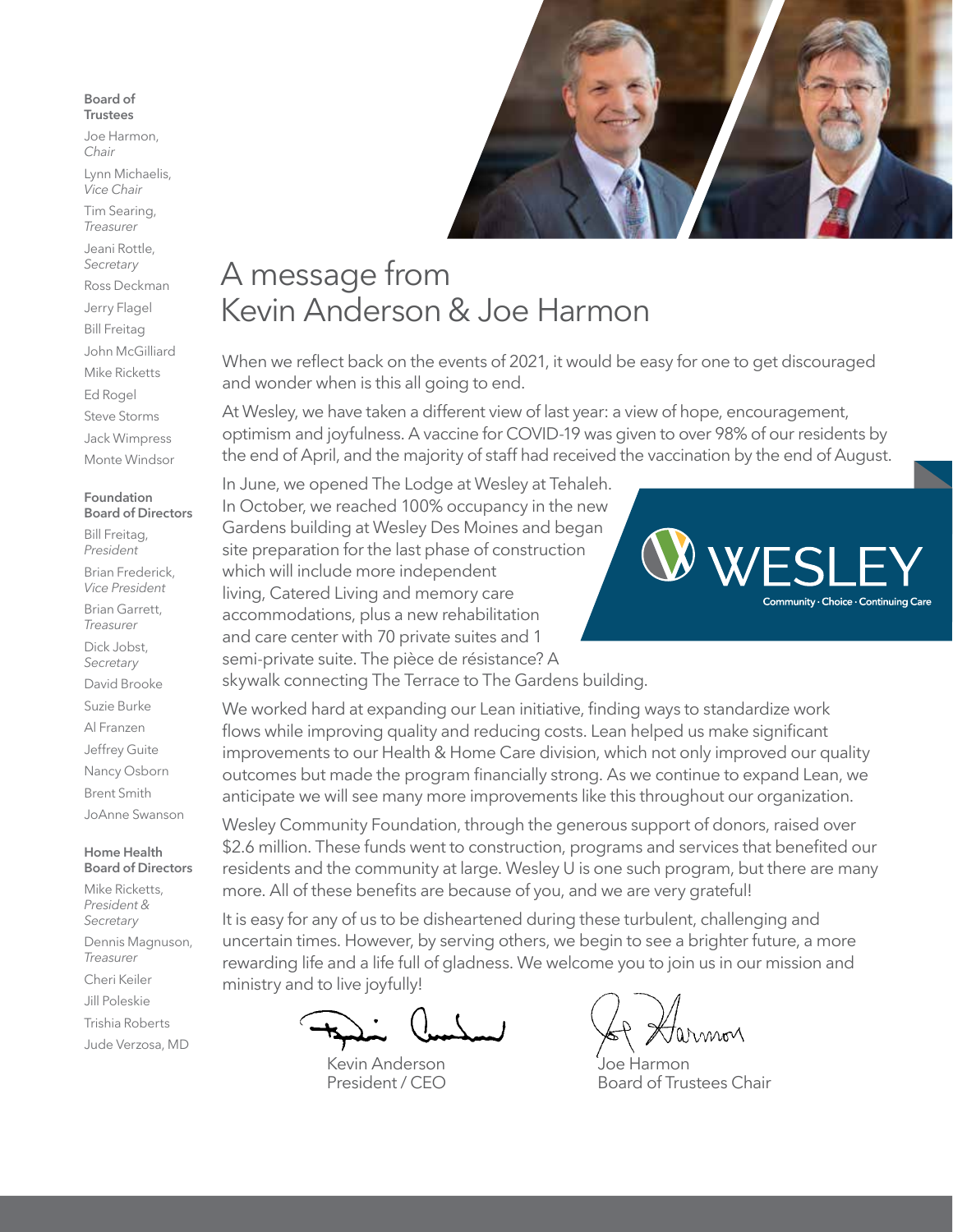

# A bright future for Wesley

The year held so much that was new for Wesley: a new community, new residents and a new path for the organization.

Wesley at Tehaleh, our second community in Pierce County, opened its doors to new residents in The Lodge. The dedication and grand opening celebrations included many business partners, friends of Wesley, residents and staff from all Wesley communities, family members, music and delightful cuisine from our culinary chefs from Morrison Living. Even with finicky Pacific Northwest weather, over 300 people came to view this beautiful and much-needed community nestled in nature.

"We've been able to participate in so many more things than when we lived in our house," said Jean Horne, Resident Council President at Wesley at Tehaleh. "There are activities, health checks, exercise classes and shopping trips. We just really appreciate living here."

There were many new faces at Wesley Des Moines, too. The Gardens reached 100% occupancy, an impressive feat considering the world was still in the midst of a pandemic. Residents love the apartments, the spaciousness of the amenity areas, the sense of community and the new friendships they've formed.

"There's new energy and enthusiasm on campus, more ideas about possible new programs," said Rob Lanouette, Wesley Des Moines Community Relations Director. "Like the meeting of the Carols where everyone is named Carol. How fun!"

Both Wesley Bradley Park and Wesley Lea Hill had strong occupancies, and Wesley at Tehaleh continued to tour and move in new residents.

*"What we love the most are the security and fellowship here."*  JIM PLETT, DES MOINES RESIDENT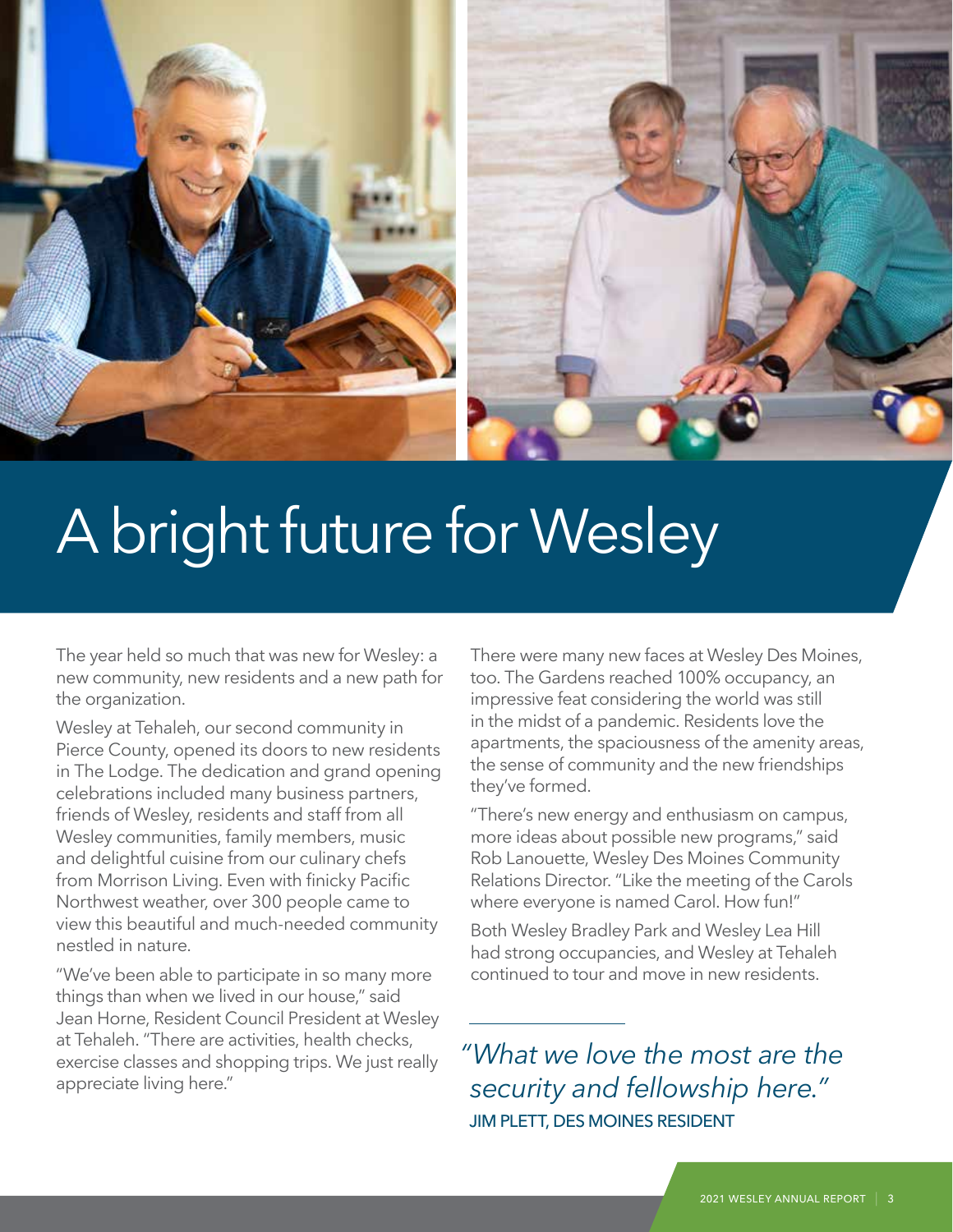



*"I'm so thankful to be around the wonderful people who surround us."* JEAN HORNE, WESLEY AT TEHALEH RESIDENT

## Living joyfully each day

Wesley launched a new website in the fall adding an interactive site map and more video. The updated design makes the site more user friendly and accessible whether viewed from a mobile phone, tablet, laptop or desktop.

"It's in line with what people expect of websites now," said Brent Rawls, Wesley's Digital Marketing Specialist. "It's an improved user experience and easier to update as Wesley continues to grow."

Building a strong infrastructure to support the growth of Wesley led to another new area: our Lean Business Model initiative.

"Wesley wanted a framework that was sustainable and could support the continued expansion of Wesley's communities and services," said AeJeanna VanSapp, Lean Systems Manager. "It's really a great way to eliminate waste and inefficiencies, strengthen teams and stay committed to Wesley's mission."

*"Our employees bring Wesley's mission to life. The role they play is vital to the success of that mission."* NEAL MARTINO, VP HUMAN RESOURCES

Wesley communities were abuzz with the joy of life: through vaccines and boosters, community and fun.

Every Wesley community provided both doses of the COVID-19 vaccine and the booster to residents and staff. Combined, the four communities, Health & Home Care and the corporate office had 99% of residents and 98% of staff vaccinated.

The year continued with car shows, llama visits, employee appreciation parties, chair volleyball, croquet, Veteran's Day activities, holiday and park excursions, a blessing of the animals ceremony, the ever popular ice cream parades, gingerbread house decorating, concerts and a 70th anniversary event for Will and Betty Gering of Wesley Lea Hill.

Heading into Thanksgiving, President / CEO Kevin Anderson shared with employees a special Week of Announcements. Each day brought a change that would positively impact employees and strengthen Wesley's commitment to the staff.

The special week included raising Wesley's starting minimum wage to \$15 per hour, impacting more than 100 employees; an investment of an additional \$275,000 in wage increases for nursing roles to address pay equity and market pressures; a Gratitude Bonus for all staff; the standardization of Holiday Pay for all; and the creation of a Personal Holiday of Choice that enables staff to enjoy a paid day off to celebrate a day of significance.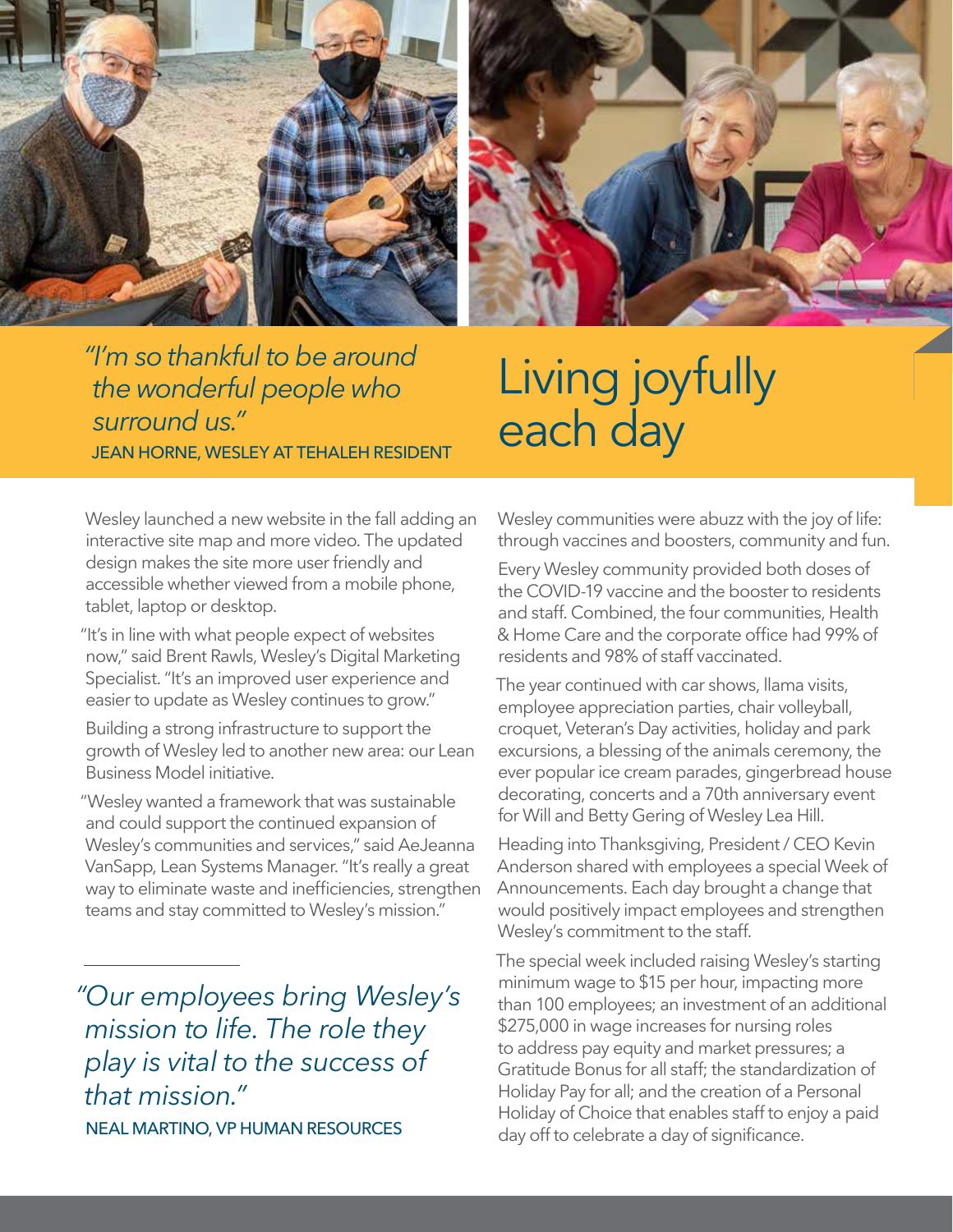



## **Measuring** success

## A Foundation for all

Many factors contributed to a successful year for Wesley Health & Home Care.

"We focused on formalizing and expanding our Palliative Care program, including adding a physician who makes in-home visits," said Executive Director Melinda Moore. "We opened Catered Living for Wesley at Tehaleh and expanded the program at Wesley Bradley Park. We continued our hospice services in Pierce County under the governor's state of emergency waiver, allowing us to serve clients from hospitals and other agencies. Overall, we regained our pre-COVID client numbers.

"We used Lean principles to streamline the business so we could work more efficiently with limited staffing and resources," Melinda continued. "This included creating an interdisciplinary group that we cross-trained to serve both palliative and hospice clients, which gave us the flexibility to respond to hospital referrals faster. With Medicare, we applied to enroll our palliative program so we could bill for those services, and we were able to respond to overall Medicare billing changes. This added to our revenue."

The division continuously evaluated what worked for the clients and the team to support the health, dignity and independence of clients.

"Striking" is often used to describe Wesley Bradley Park, and now there's another sight to behold. Thanks to the generous support of residents Harriet Farman and her family, Carrie and Lee Boulet, the sanctuary was named Koinonia Chapel. "Koinonia" is defined as spiritual communion, fellowship and sharing in a common commitment by a body of believers. To heighten the spirituality of the room, Wesley Community Foundation added the stained glass windows designed and produced by Unique Art Glass of Seattle. The movement in the design lets light and nature into the room and builds upon the sanctity of this beautiful, welcoming space shared by the community at Bradley Park.

The earth moved at Wesley Des Moines thanks to the Foundation! To keep Des Moines Phase III redevelopment moving along, the Foundation was asked to support the earth moving for the new residential wings and swimming pool. Two million dollars' worth of earth was moved and leveled to get the ground ready for new construction. It was exciting to see the future pool area full of rain water this winter along with inflatable ducks, a whale and a turtle. Each week brought some new sight! We can't wait for construction to begin!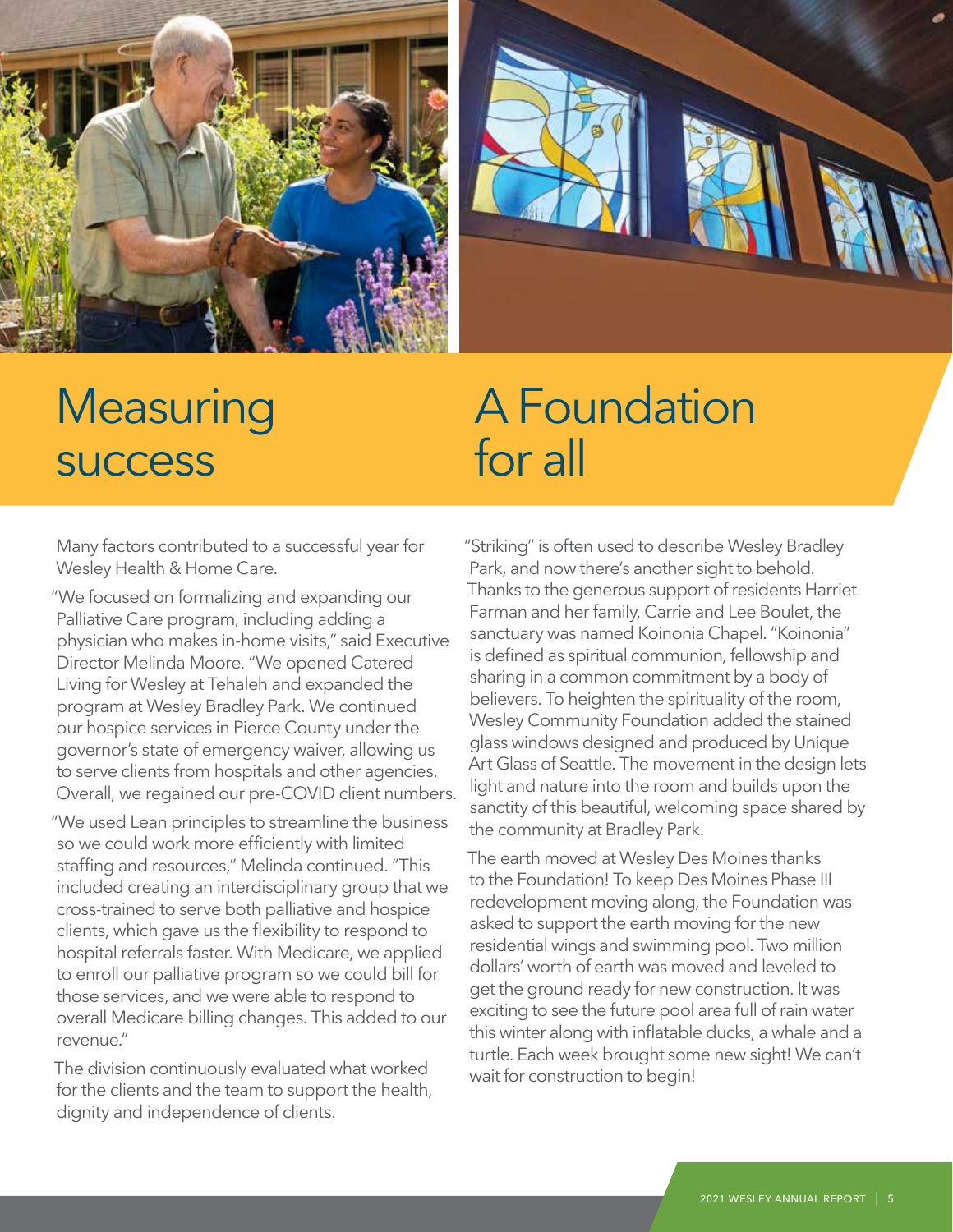## Wesley & Subsidiaries

Including Wesley Des Moines, Wesley Lea Hill, Wesley Bradley Park, Wesley at Tehaleh, Wesley Community Foundation and Wesley Health & Home Care

### Funds your Gifts Supported



| <b>Greatest Need</b>      | 10.94% |
|---------------------------|--------|
| <b>Circle of Concern</b>  | 2.63%  |
| <b>Capital Investment</b> | 60.69% |
| Endowment                 | 10.77% |
| Other                     | 14.97% |



## Statement of Operations

*Income Statement for the year ended December 31, 2021*

| <b>Unrestricted</b>                   | (in thousands) |
|---------------------------------------|----------------|
| <b>Operating Revenue</b>              | \$72,855       |
| <b>Operating Expenses</b>             | \$81,701       |
| Operating Income                      | (\$8,846)      |
| All Other Unrestricted Activity       | \$7,932        |
| Change in Unrestricted Net Assets     | ( \$914)       |
| Change in Donor Restricted Net Assets | (\$667)        |
|                                       |                |

**Change in Net Assets (\$1,581)**

### Statement of Financial Position

*Balance Sheet as of December 31, 2021*

| <b>Assets</b>                            | (in thousands) |
|------------------------------------------|----------------|
| <b>Cash and Unrestricted Investments</b> | \$39,663       |
| <b>Restricted Investments</b>            | \$33,978       |
| <b>Property and Equipment</b>            | \$315,697      |
| <b>Other Assets</b>                      | \$25,501       |
|                                          |                |

**Total Assets \$414,839** 

| <b>Liabilities &amp; Net Assets</b>          | (in thousands) |
|----------------------------------------------|----------------|
| <b>Accounts Payable and Accrued Expenses</b> | \$15,017       |
| <b>Resident Entrance Fees</b>                | \$87,852       |
| <b>Annuities Payable</b>                     | \$706          |
| <b>Loans and Mortgages</b>                   | \$275,864      |
| <b>Total Liabilities</b>                     | \$379,439      |
| <b>Net Assets</b>                            | \$35,400       |
|                                              |                |

**Total Liabilities & Net Assets \$414,839** 

The portions of operating expenses spent on administrative and fundraising for Wesley Homes and its subsidiaries were 4.56% and 0.86% respectively.

Wesley Homes financial highlights are presented for convenience and information purposes. A copy of the audited financial statements will be provided upon request.

The highlights presented here include the partnership between Wesley Homes and Presbyterian Homes & Services for Wesley at Tehaleh.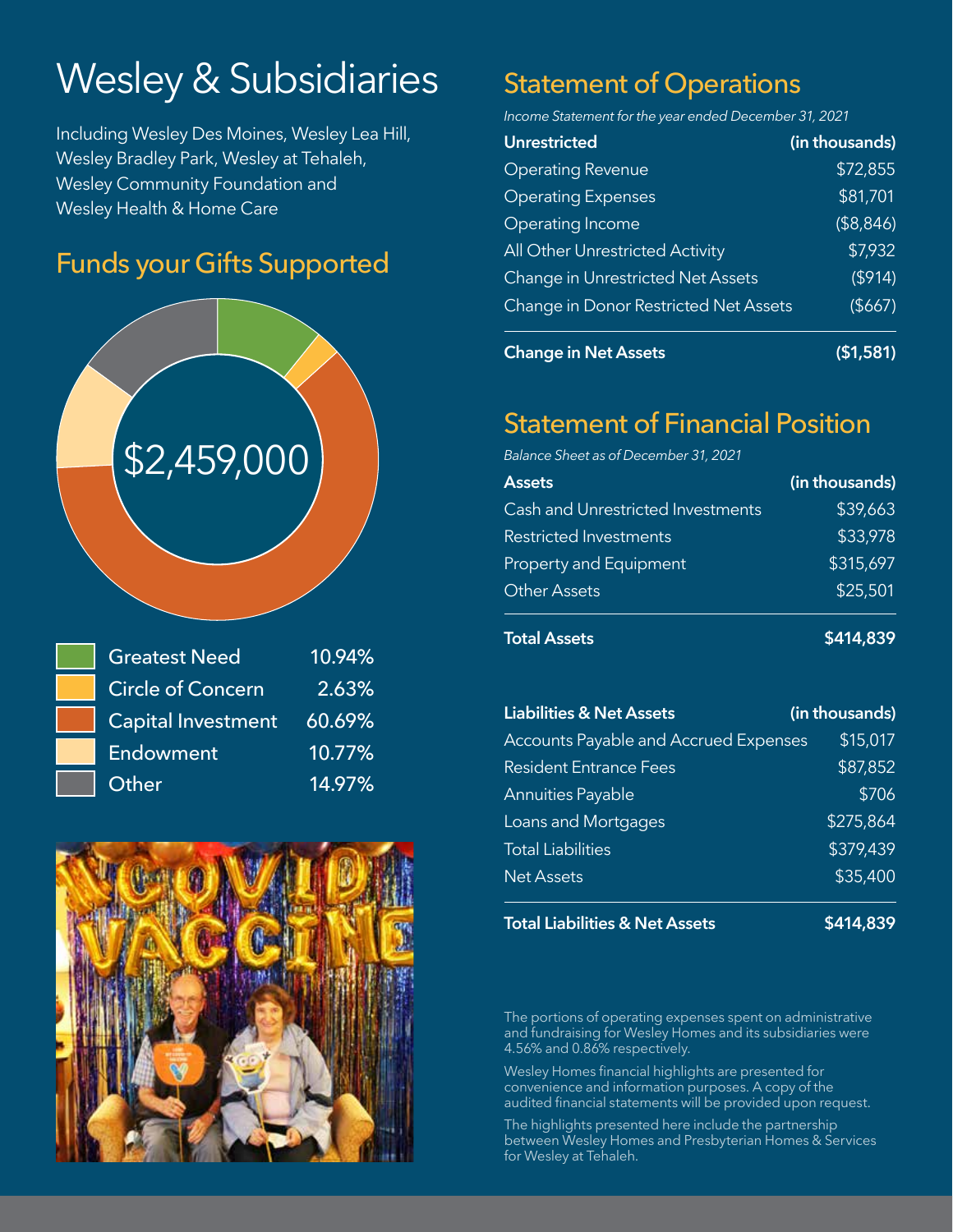## **Lifetime Giving Societies**

The Lifetime Giving Societies recognize the cumulative contributions of donors.

#### **Century Circle** Lifetime Giving of \$100,000 and above

Absher Construction Company Kevin and Barb Anderson Bernard and Rita Bailie Stephen and Jeanine Barndt Millard and Martha Battles Fred & Arlene Brandes Margaret Christopher Jan and Tom Crews Joseph and Helen DeVaux Fredrick Kulczycki Janet Eby Norris Harriet J. Farman Dr. William A. Freitag Corinne Garland Theodore Gary Mary Gruber James and Betty Hall Gloria Helms Evelyn Joneson Ray and Charlotte Kanemori Noriko Lao Tillie Loucks Terry McCarthy Esther Miller Carol Mohler Julia C. Moser Dr. Donald and Beret Mott Judy Pigott Charles Reagen Karen Satterberg Richard and Mary Schoenman Corinne Spicer Arville and Ardis Svenning Lois E. Svinth Robert Trimble Charline Tuell The Taxpayers of Washington State Wesley Des Moines Resident Council Wesley Lea Hill Resident Council Grace Wilson Dr. W. Preston Woodall, Jr. Anonymous (2)

#### **Visionary Society** Lifetime Giving of \$50,000 and above

John Aakre and Cynthia Michael Dan and Daria Absher Dr. Walter M. Arthur City of Auburn Sue and Virgil Baker Debbie and Jim Bevier Carrie and Lee Boulet Larry and Pat Carney Ronald Champoux Consonus Healthcare Services Ray and Deanna Dally LeeAnn Farrell Sandra Fokkema Fred and Helena Hanna Ken Hoben Capt. Alfred Holte Dick and Cathy Jobst Kert Kertson and Norma Lee Smith Robert Klopfenstein Mary Kohli Walter Kuehlthau and Pat Carney Mary and Denton Lee Leon and Janet Leonard The Loucks Family Irene McCoy John and Patty McKenna Sam and Mary Ann Nagel, Jr. Marie Neifert Roger and Dorothy Neill John Nitardy Jeanne Pearson Jane Shafer Josephine St. Jean Robert Stevens and Phyllis Mortensen Mary Frances Van Scoyoc John K. Wimpress Annie Yoshimoto Anonymous (3)

#### **Pillar Society** Lifetime Giving of \$25,000

and above Barghausen **Consulting** Engineers, Inc. Richard and Ruth Barnhart Carolyn and James Barry Viola Bird **BPCI** Chuck and Leila Booth Reginald and Dawn Branston Marilyn Brown Wilbert Cadle Dale Chihuly and Leslie Jackson Chihuly Will and Priscilla Clardy Columbia Bank Molly and Donald Cone Virginia Dyment Lars Erickson Melvin and Eleanor Finkbeiner Ruth Frederick Ted and Carol Gary Brian and Beth Garrett Glaser Foundation, Inc. Maryln Hahn Madge Hanson Frank Harris Anne Hartley Anna S. Hasagawa Dr. Thurman Hice Margot and Paul Hightower Insite Architects, Inc. Ronald and Wilma Johnson Grace Kanda Esther Knell Marilyn Knutson Korum for Kids Foundation Riley and Jean Kuehn Eloise Lauritsen W. Walter Liang Jeri Lindsey Doris Linkletter Rex and Sandra Lund Vernon and Madelyn Mann

Shannon McCarthy and William Wiley Wallace and Edith Meyers Terese Grady Moon and Steven Moon Jean Morton MultiCare Community Partnership Fund Douglas and Suzy Myers Margaret Race Nancy and Erv Severtson Janet and Philip Schempf Jean Skelly Edmund and Blythe Stanton JoAnne Swanson Lois Toevs Christine S. Tremain Marlys Tron Jack and Marji Tuell Betty Wahlen Walsh Construction  $C_{\Omega}$ Janice C. Watson Diane Whipple Bob and Joan Whitney Anonymous (5) **Cornerstone**

#### **Society** Lifetime Giving of \$10,000

and above Heinz Abersfeller William Andrews Rosalie Y. Armstrong Rosemary Austin Caryl Bloom Ellen and Timothy Boyer Suzanne Burke Burlington Northern Foundation Scott and Diane Burns Marshall Campbell Peggy J. Campbell Alex Candalla Liz Carter William and Colleen Castner Lee-Lee Castor Mei Castor Jim and Ginny Christensen

Diane Collier Patricia Cox Arline Dahl Mike and Patty Deal Sylvia DeVaux Tom and Bonnie Doan Freida Drake Johann H. Duenhoelter Lena Dumesic Priscilla Duncan David Dunn Marie Durflinger, DDS Leon and Sandra Eby Leroy Eckardt Dennis and Cathleen Eibe Karen and Jim Erickson Dona J. Eskelin David L. Evans Roberta Fallis Eugene Fordham Brian and Gretchen Frederick Freed Family Foundation Fulcrum Capital, LLC Kathryn Garnett Richard Garrity Earl Gish Sally and Richard Hanna William and Beverly Hanna Harold Hansen Kathrine Hansen Bill and Sallee Haskins Virginia Hendricks Walter and Dorothy **Higgins** Thomas and Beatrice Hikida Dale Hollister John and Arlista Holman Scott and Kathryn Hulet Mary Hulse Barbara J. Jacobs Nina Kinney Theodore and Penelope Lawrence Norman and Lola Lawson Frank and Ann Lindeke

Lawrence and Carol Malcom Paul and Joanne Marr Shirley M. Martinsen Susan Fritts McConnell John H. McGilliard Wilda McOmber Nora McPherson Ann and Marlen Miller Margaret Miller William Morgan Verla Morrison Ryan Niemi Richard and Marylyn Nolting Marjorie Nothdurft Helen Oak Elouise Oderman Cora Oleson Dennis and Eva Parks George and Diane Pearson Lillian Perks Enola Peters Earl Peterson Alice Pohl and Richard Baker Gerald and Janice Post Dorothy Prybylski and Ron Gocken Sidney Raines Everett Rightmire Edward and Debra Rogel M. June Ross Rotary Club of Auburn James and Carol Russell Daniel Satterberg and Linda Norman John Shaffer and Barbara Dadd Shaffer Anne Shannon Arlene Simpson Susan and Lee Singer George and Lila Sjodin Rick and Judy Slater Brent and Mona Smith Denman and Janet Smith Doris Smith

Howell Lowe

*Continued on page 8*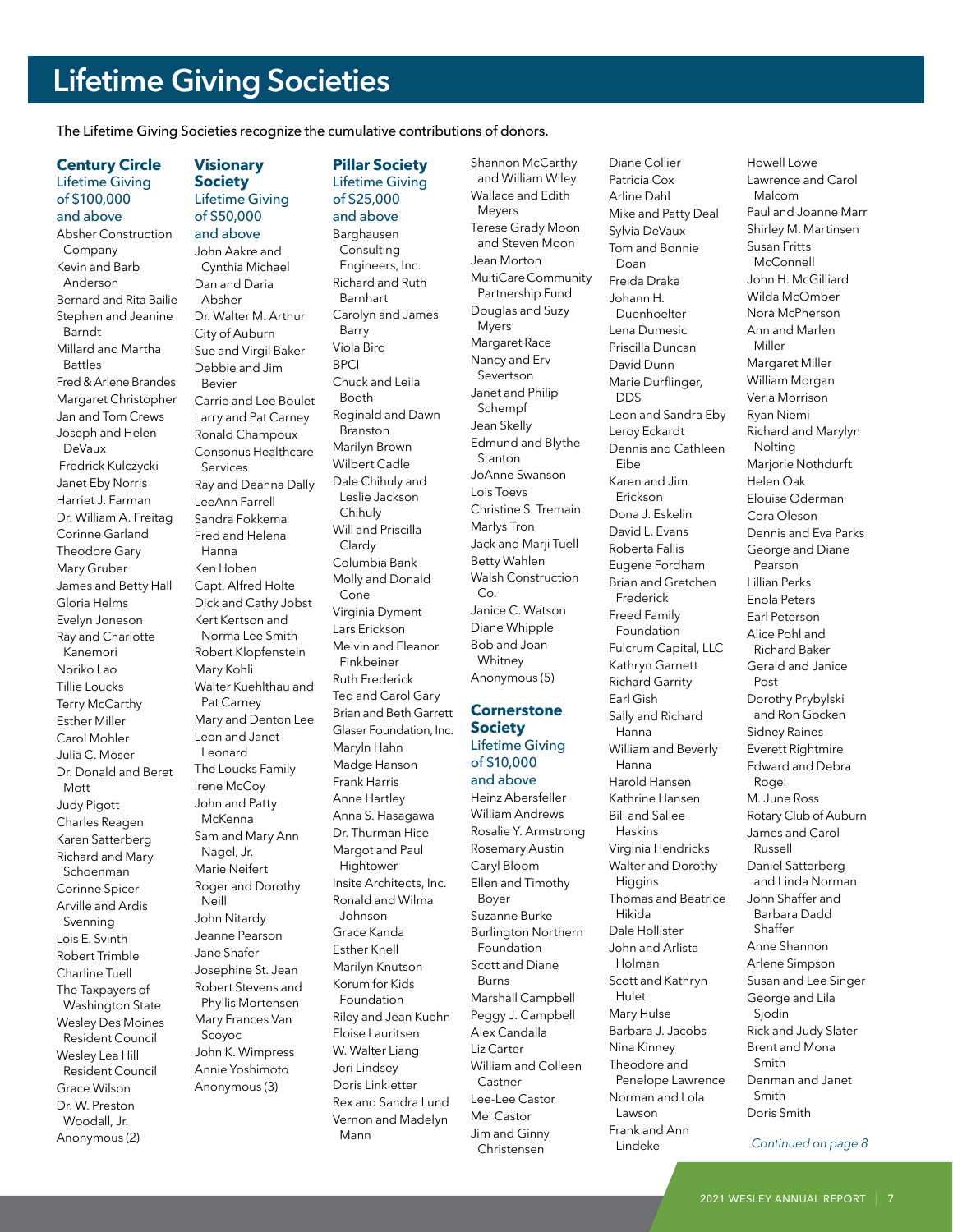#### The Lifetime Giving Societies: Cornerstone Society, continued

Paul and Kim Smith J. David Snow and Barbara McLain Soroptomist International of Auburn Betty Sperline Aija Stapars

Edgar Starr Foster Stockwell Joyce and Bobby Stratton Harold and Peg Sutlief Denis and Sylvia Taft Maurine Taylor

Everett Tigard Edwin and Marian Towle Marilynn J. Van Hise Cyril and Nixie Van Selus Anna Vander Pol Louise Wadsworth

Margaret Wainscott Barbara Walker Alfred Waln Washington Federal Foundation Don and Mary Jane Wasson

Wesley Gardens Flea Market Wesley Needle **Crafters** Charles White Kenneth and Rosemary Willman Robert Witman

Murden Woods Kenneth Worthington Jim Yamamoto Linda and Phil Yates Joan and Martin Zatloukal Gregory Zimmer Anonymous (4)

## **Stanley Logan Club**

The Stanley Logan Club recognizes the annual contributions of donors totaling \$1,000 or more in a calendar year. These gifts support initiatives, such as resident and staff programs, resident and staff assistance, capital campaigns and greatest needs.

Kevin and Barb Anderson Anonymous (5) Walter M. Arthur, MD Rosemary Austin Bernard and Rita Bailie Carl Ball Eugene and Janice Barker Richard and Ruth Barnhart Stephen and Jeanine Barndt Marlita Basada Robert and Patricia Bate Millard and Martha Battles Joe and Kristina Belfiore Debbie and Jim Bevier Leila Booth Lee and Carrie Boulet Barbara Brassfield Marilyn Brown Suzanne Burke Greg and Angela Byrge

Alex Candalla Patricia and Larry **Carney** Liz and Don Carter Ralph and Barbara Centioli Diane Collier Columbia Bank Jan and Tom Crews Ross and Lue Ann Deckman Tom and Anne Derbyshire David Durham David Evans Roberta Fallis Harriet J. Farman Brian and Gretchen Frederick Dr. William A. Freitag Brian and Beth Garrett Dr. William Gillanders and Dr. Eregina Bradford Helena Hanna Jennifer Hanson Madge Hanson Anna S. Hasegawa

Dick Jobst Ellen R. Johanson Darcy and Daniel Johnson Dr. Jennifer J. Johnson Evelyn Joneson Patricia Jorgensen Grace Kanda Jan Kane Ray and Charlotte Kanemori Karleen Kennedy Kert Kertson and Norma Lee Smith Nina Kinney Marilyn Knutson Edward Koerner Mary Kholi Walt Kuehlthau and Patricia Carney Fredrick Kulczycki Janet Labes Jean Lahmann Joseph and Sonya Landholm John Lang Noriko Lao

Eloise Lauritsen Leon and Janet Leonard W. Walter Liang Bill Loucks Suzanne L. Mager Carol Malcom Neal Martino Shannon McCarthy and Wililam Wiley Terry McCarthy Susan Fritts **McConnell** Irene McCoy John H. McGilliard Lynn and Carla Michaelis Carol Mohler William Morgan Verla Morrison Julia Moser Dr. Donald and Beret Mott Douglas and Suzy Myers Dianne Nelson Lisa Osterloh Dennis and Eva Parks

Ron and Barb Peltola Ray and Joan Petit Fred and Rita Poe Gerald and Janice Post Alice Pohl and Richard Baker John Purvis and Nancy Wright Nancy Robertson George and Ruby Roe Edward and Debra Rogel James and Carol Russell Karen Satterberg Nancy and Erv Severtson Janet and Philip Schempf John J. Shaffer and Barbara Dadd Shaffer Arlene Simpson George and Lila Sjodin J. David Snow and Barbara McLain

Sherman and Barbara Snow Corinne Spicer John and Elaine Stamm Edmund and Blythe Stanton Bobby and Joyce Stratton Theresa Sullivan Carolyn Sundvall Peg Sutlief Lois E. Svinth JoAnne Swanson Shirley Tollefson Christine S. Tremain Marlys Tron Louise Wadsworth Lucille A. Wheeler Kenneth and Rosemary Willman Chuck Wilson John K. Wimpress Colleen Wojciechowski Jim Yamamoto

### **Legacy Society**

#### Legacy Society members have made a deferred gift commitment to support Wesley's communities or programs.

Kevin and Barb Anderson Anne Avery and James Elliott Bernard and Rita Bailie Stephen and Jeanine Barndt Millard and Martha Battles Paul and Betty Beeman

Veronica Bialik Ralph and Louise Black Reginald and Dawn Branston Jo Ann Brown Peggy J. Campbell Pat Carney Lee-Lee Castor Ralph and Barbara Centioli

Will and Priscilla Clardy Molly and Donald Cone Jan and Tom Crews Joseph and Helen DeVaux Janet Eby Norris Harriet J. Farman Melvin and Eleanor Finkbeiner Dr. William A. Freitag Billy Fugate Jeanne Galletly Brian and Beth Garrett Will and Betty Gering Mary Gruber Betty Hall William and Beverly Hanna Kathrine Hansen Anna S. Hasegawa Ken Hoben

Dick and Cathy Jobst Ruth M. Kenyon Marilyn Knutson Mary Kohli Eloise Lauritsen Norman and Lola Lawson Mary Lee W. Walter Liang Frank and Ann LindekeMichael and Willa Link

Suzanne L. Mager Paul and Joanne Marr Jane Maurich Pamela McCarthy Susan Fritts **McConnell** Carol Mohler Dr. Donald and Beret Mott Sam and Mary Ann Nagel, Jr. *Continued on page 9*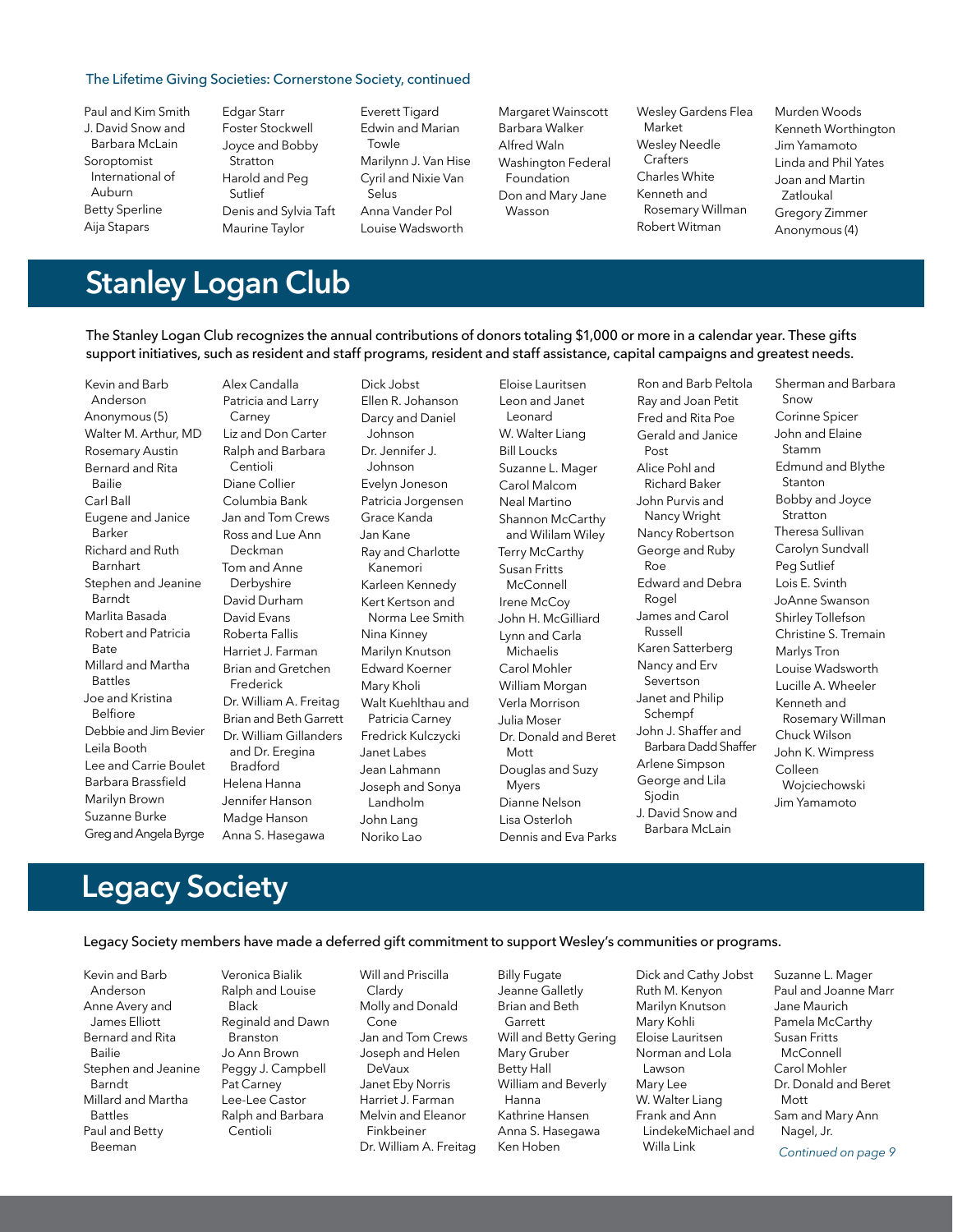#### The Legacy Society, continued

- Jeanne Pearson Dan and Jane E. Pryor Margaret Race James and Carol Russell
- Dorothy Scheppke Paul and Onalee Schneider Paul and Kim Smith Mildred Smith

Barry Smith Janet L. Smith J. David Snow and Barbara McLain Corinne Spicer

Edmund and Blythe Stanton Foster Stockwell Harold and Peg Sutlief

Lois E. Svinth Diane Whipple John K. Wimpress Margaret Wynstra

Joan and Martin Zatloukal Anonymous (5)

### **Estate Gifts**

#### We gratefully recognize these estate gifts of \$10,000 and above.

Resi MacDonald

Blanche Corning Zelma M. Doig J. Michael Egglin, M.D. June Harris Gloria Helms Alice Jensen M. Mae Jung Noriko Lao Agnes Lee Levi T. Lovelace Lowe Family

Marylyn E. Nolting Marie Pankey Iris Pournarus Aaron Powers Helen A. Ranstrom Roberta Sachs J'Anna Sharrard Janette M. Simms Frances B. Smith Josephine St. Jean Newton Temple Robert Trimble Merna B. Trowbridge Virginia Vaupel Florence Waggoner Barbara Walker Grace Wilson Ingrid A. Wolf Benjamin Wolfgram Kenneth T. Worthington

### **Corporate Matching Gifts**

The Benevity Community Impact Fund The Boeing Company Gift Matching Program Microsoft Matching Gift Program Russell Investments

*All gifts are greatly appreciated, and every effort has been made to ensure the accuracy of this listing. We apologize for any errors and ask that you report omissions or corrections to the Foundation office at (206) 870-1334.*

## **Employee Stakeholders**

Wesley employees who gave to our Culture of Philanthropy in 2021.

Alicia Acayan Maria Alagos Jeanna Ameline Kevin Anderson Angel Anholt Katie Arrington Carl Ball Felicidad Barbosa Judy Barbosa Teresa Barnes Gloria Barrientos Almaz Baruda Marlita Basada Vanessa Becker Karen Bjelland Dennis Blanco Jamilyn Bloodworth Sylvia Brantley Marisel Briggs Jorge Britez Tina Brown Michael Byrd Greg Byrge Alexander Candalla Robert Carter Charles Chalfant Karen Cleven Theresa Conner

Jorge Covarrubias Susan Dale Gwendlelyn David Stacey Davis Elda De Dios Santana Lucy de Mattos Tigist Demisse Eric Denman Alison Dismore Bernie Dorsey Brenda Drinkwine Jesse Dykshoorn Erwin Eduria Joan Engle Margaret Farr Alice Feeley Marlene Feliciano Mekides Fonja Czarlon Galapon Maria Garcia Alice Gathere Dawn Genzlinger Barbara Gleim Colton Gueck Edna J. Halcon Renee Hall Jennifer Hanson Frank Harding

Alyssa Harvey Theresa Hile Eboni Hinkson David Hunsley Heidi Hunter Marysusan Iotte Lisa Ivie Dorcus Jack Ritchel V. Jobe Ellen R. Johanson Michele Karnes Gurpreet Kaur Christopher Kinkade Catherine Kiragu Karmen Kirk Rachel Kirkman Marlene Knoppi Rob Lanouette Louisina Lauture Mary Juvy Leak Jeannine Lee Christina Lewis Ashley Line Suzanne L. Mager Lonica Mahugh Parmjeet Malhi Alla Mamikonyan Mary Marcotte

Jessica Martinez Neal Martino Jason Massingale Susan Fritts **McConnell** Marni McDuff Christine Meeker Rupa Mehra Angelique Meisel Elizabeth Melia Melkie Mengistu Sarah Messiah Eucabeth Miguda Melinda Moore Stuart Moore William Morgan Marcella Moss Angelique Mulligan Sunita Nair Andrea Natalizio Gwen Nelson Laura Nencetti Eunice Ngugi Halid and Maksida Okanovic Jean Olson Marilyn Osgood

Jacob Martin

Lisa Osterloh Mable A. Otinga Sazeth Pagba Stella Pasion Claire Pedro Tyler Pendleton Tryphena Peters Patty Pio Dana Pittini Naniofa Poulivaati Syed Rashid Valerie Rawlinson Brent Rawls Jeanne Rempel Julie Rivera Michelle Rivers Veronique Sallutal Cynthia Santiago Tina Sayachack Leah Scanson Emily Schimitschek Sarah Schofield Donna Schultz Patricia Schwab Brian Simmons Megan Simmons J. David Snow Diane Spencer

Aija Stapars Susan Steiner Nathan Straine Priscila and Manuel Tagavilla Evalisi Taufatoutai Christine S. Tremain Stewart Tremain Florence Turcotte Gerri Tyson Trisha Varela Mary Ann Vassar Pauline Velasco Alice Wainaina Robert Waitt Betha Wanjiku Sylvia Wanjiku Mary Warden Susan Wicks Christyn Williams Colleen Wojciechowski Virginia Yacas Jim Yamamoto Angela Ylenni Enrique Zazueta Anonymous (27)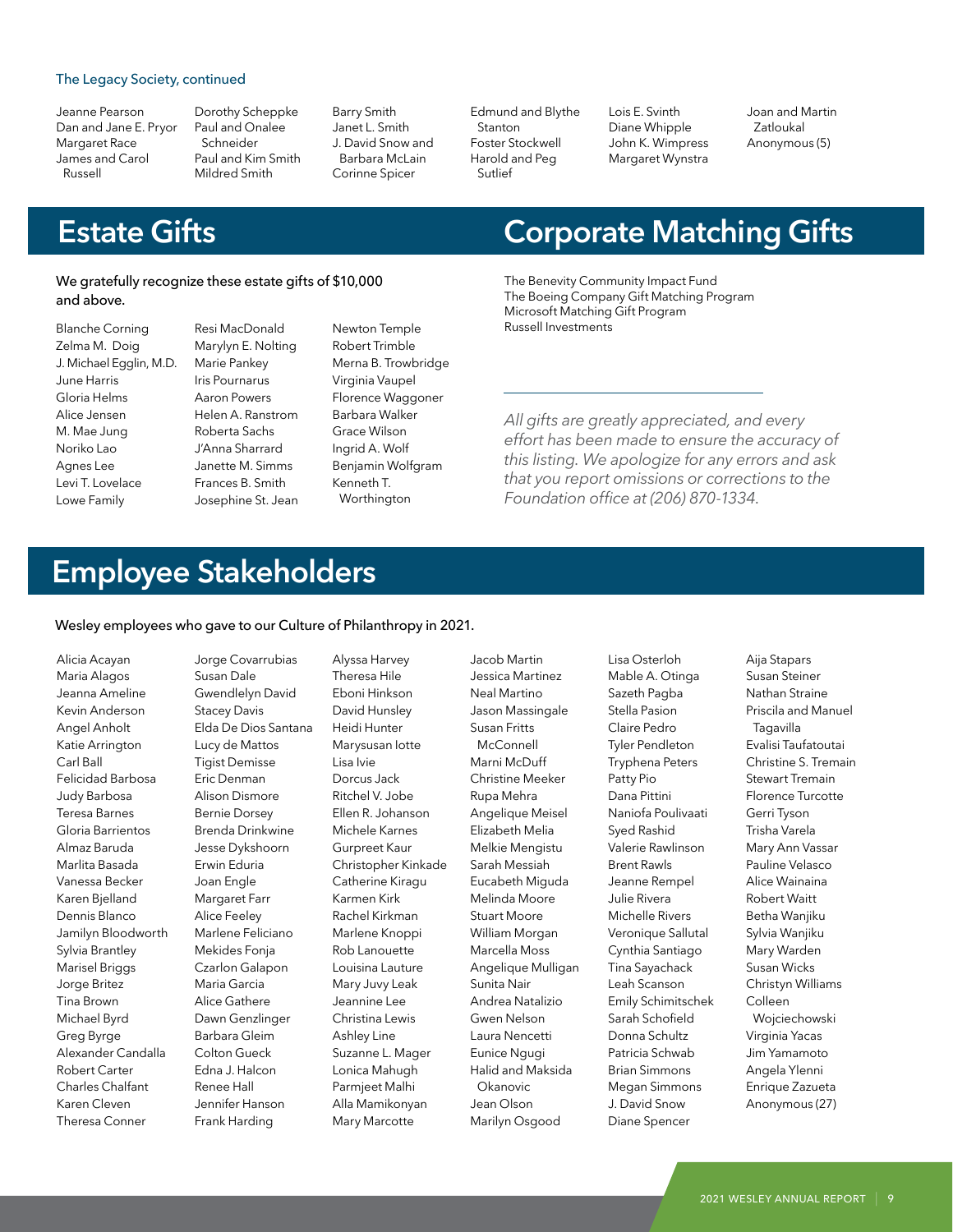

# 2021 LIVING THE MISSION REPORT



## Social accountability – serving the greater community

Year two of the pandemic brought a unified Wesley U program to residents. This meant there was one catalog of great speakers and topics for all Wesley campuses and the surrounding communities.

"Consolidating the Wesley U program is a major benefit to all the participants," said Tracy Oshiro, Wesley U manager. "We're able to get more speakers as well as better quality topics. We also have the brain trust of a combined Wesley U committee of residents and staff. They provide a nice blend of input from all of the communities. The program is stronger than ever, and the support of Wesley Community Foundation is an essential component of our success."

Feedback from residents is that the variety, range and quality of classes is better. With over 300 resident and non-resident participants per quarter, plans are to continue the hybrid model of in-person and Zoom classes.

The first day of school for students of the Montessori-inspired Bezos Academy began with a parade. Residents and staff cheered on the children, who carried balloons and noise makers. The Wesley Des Moines location is the first tuition-free Bezos Academy preschool in the U.S. Wesley provides the 2,700 sq. ft. space and volunteers for this exciting partnership. Wesley Community Foundation provides enhancements to this special place like outdoor planter boxes and plants.

The spirit of giving was apparent through the food drive at Wesley Lea Hill, the Autumn Fest fundraiser at Wesley Des Moines and the Walk to End Alzheimer's. These are favorite philanthropic activities for residents and staff. Over 30 of our Wesley Walkers participated in the Walk to End Alzheimer's, raising around \$4,000. Special thanks go to Theresa Hile and Wesley Des Moines residents Carol Mohler, Diane Collier, Judy Moyer and Mary Lee who organized the walk.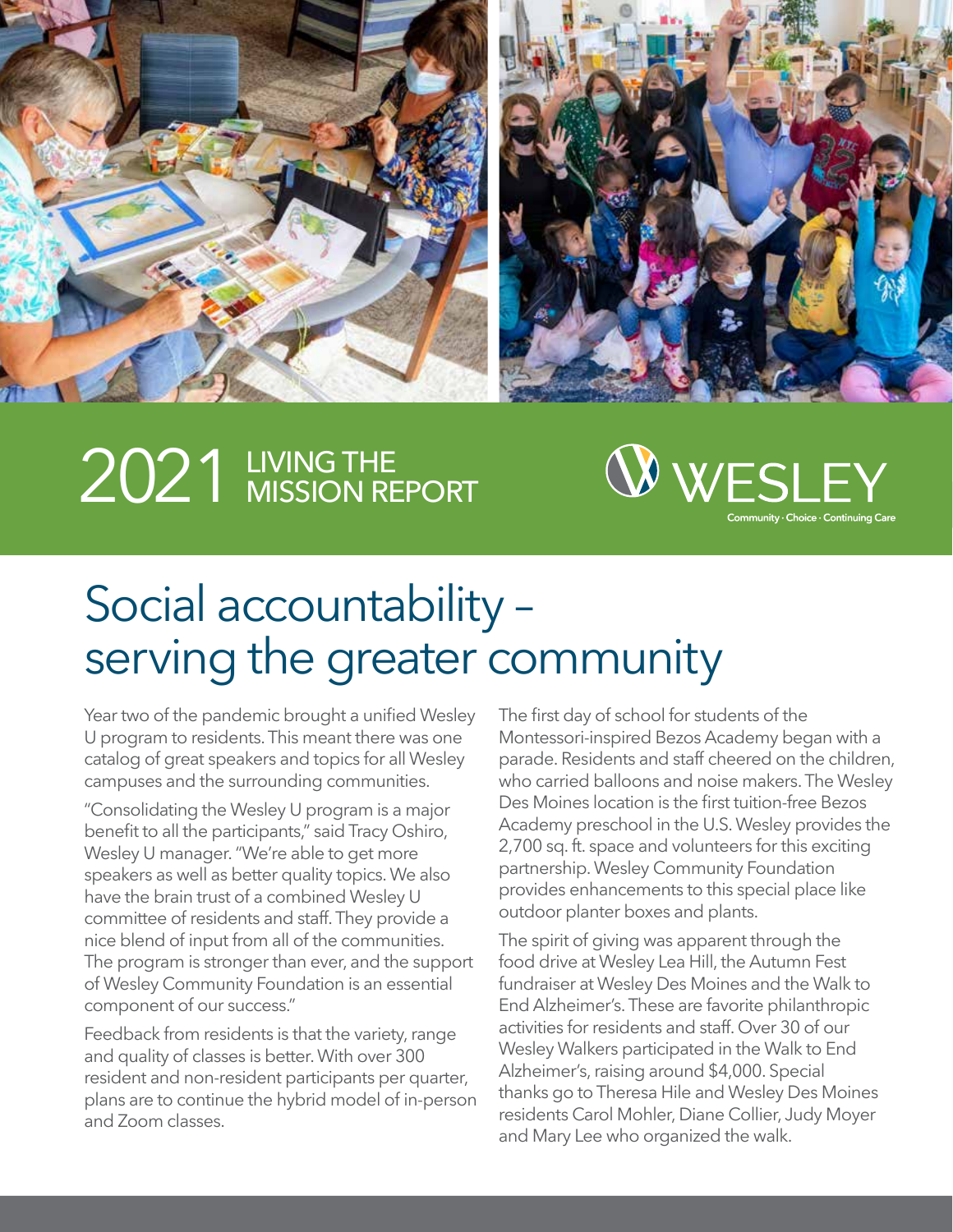

## Support when it's needed

By providing residences, nutritious meals and community, Wesley caringly effects the health and welfare of older adults. We stayed true to our purpose and helped residents and staff when needed, including 11 emergency grants and 2 education grants for employees. The efforts of the Living the Mission team and residents continued to positively impact the greater community on and off Wesley's campuses.

For 19 residents at Wesley Des Moines, the income-based Bishop McConnell Scholarship Program provided \$222,553 in subsidies, allowing these residents to live at Wesley and receive support and care.

Wesley Community Foundation raised funds for the Des Moines, Lea Hill and Bradley Park Circle of Concern Endowments that helped support qualifying residents who exhausted their financial resources through no fault of their own. The Circle of Concern fund provided \$162,461 in subsidies to seven qualifying Wesley residents.

When Medicaid reimbursements fell short for longterm care residents of Wesley Des Moines Health Center, Wesley Lea Hill Rehabilitation & Care Center and Wesley Health & Home Care, Wesley absorbed this shortfall of over \$1.5 million.

#### **Value of Community Benefit and Subsidies**

| Total                                           | \$2,017,487 |
|-------------------------------------------------|-------------|
| Medicaid shortfall                              | \$1,560,849 |
| Reduced Rent,<br>Subsidized Care and Assistance | \$439,826   |
| Education                                       | \$16,812    |